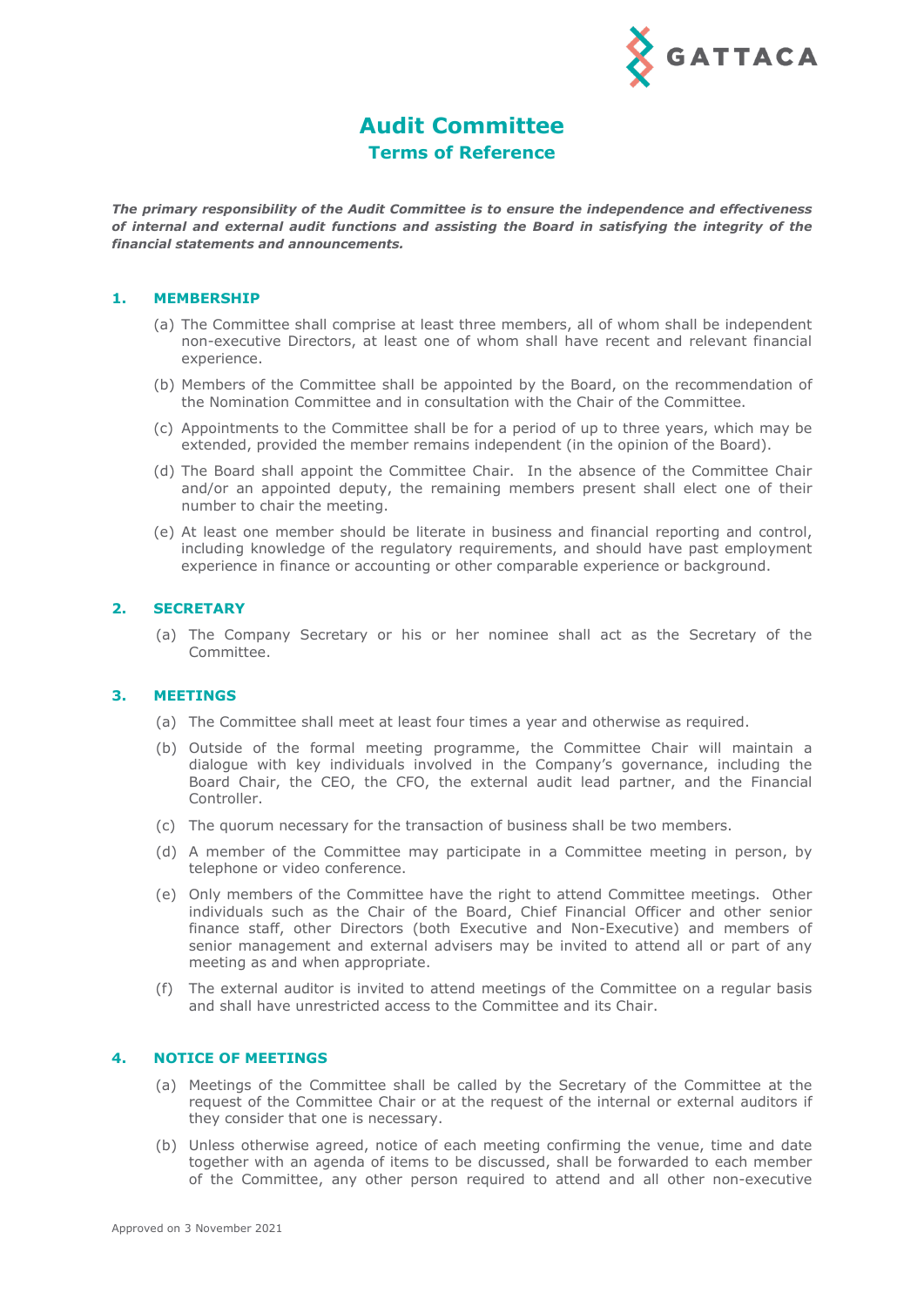

Directors, no later than two working days before the date of the meeting. Supporting papers shall be sent to Committee members and to other attendees as appropriate at the same time.

# **5. MINUTES OF MEETINGS**

- (a) The Secretary, or his or her nominated representative, shall minute the proceedings and resolutions of all meetings of the Committee, including recording the names of those present and in attendance.
- (b) The Chair shall ascertain, at the beginning of each meeting, the existence of any conflicts of interest and minute them accordingly.
- (c) Draft minutes of Committee meetings shall be circulated promptly to all members of the Committee and once agreed, to all members of the Board, unless in the opinion of the Committee Chair it would be inappropriate to do so.

# **6. DELEGATION**

The Committee may sub-delegate any or all of its powers and authority as it thinks fit, including but without limitation, the establishment of sub-committees to analyse particular issues and to report back to the Committee.

# **7. DUTIES**

The Committee shall carry out the duties below for the Group as a whole, as appropriate.

#### **(a) Financial Reporting**

The Committee shall:

- (i) monitor the integrity of the Financial Statements of the Group, including its annual and interim reports, preliminary results announcements and any other formal announcement relating to its financial performance, reviewing significant financial reporting issues and judgments which they contain. The Committee shall also review summary Financial Statements, significant financial returns to regulators and any financial information contained in certain other documents, such as announcements of a price sensitive nature;
- (ii) review and challenge where necessary:
	- a. the consistency and application of, and any changes to, accounting policies both on a year-on-year basis and across the Group;
	- b. the methods used to account for significant or unusual transactions where different approaches are possible including any decisions requiring a major element of judgement;
	- c. whether the Group has followed appropriate accounting standards and stock exchange and legal requirements and made appropriate estimates and judgments, taking into account the views of the external auditors;
	- d. significant adjustments resulting from the external audit;
	- e. the going concern assumption;
	- f. the clarity and consistency of disclosure in the Group's financial reports and the context in which statements are made; and
	- g. all material information presented with the Financial Statements, including the strategic report and corporate governance statements relating to the audit and risk management.
- (iii) Where requested by the Board, review the content of the annual report and accounts and advise the Board on whether, taken as a whole, it is fair, balanced and understandable and provides the information necessary for shareholders to assess the Group's performance, business model and strategy and whether it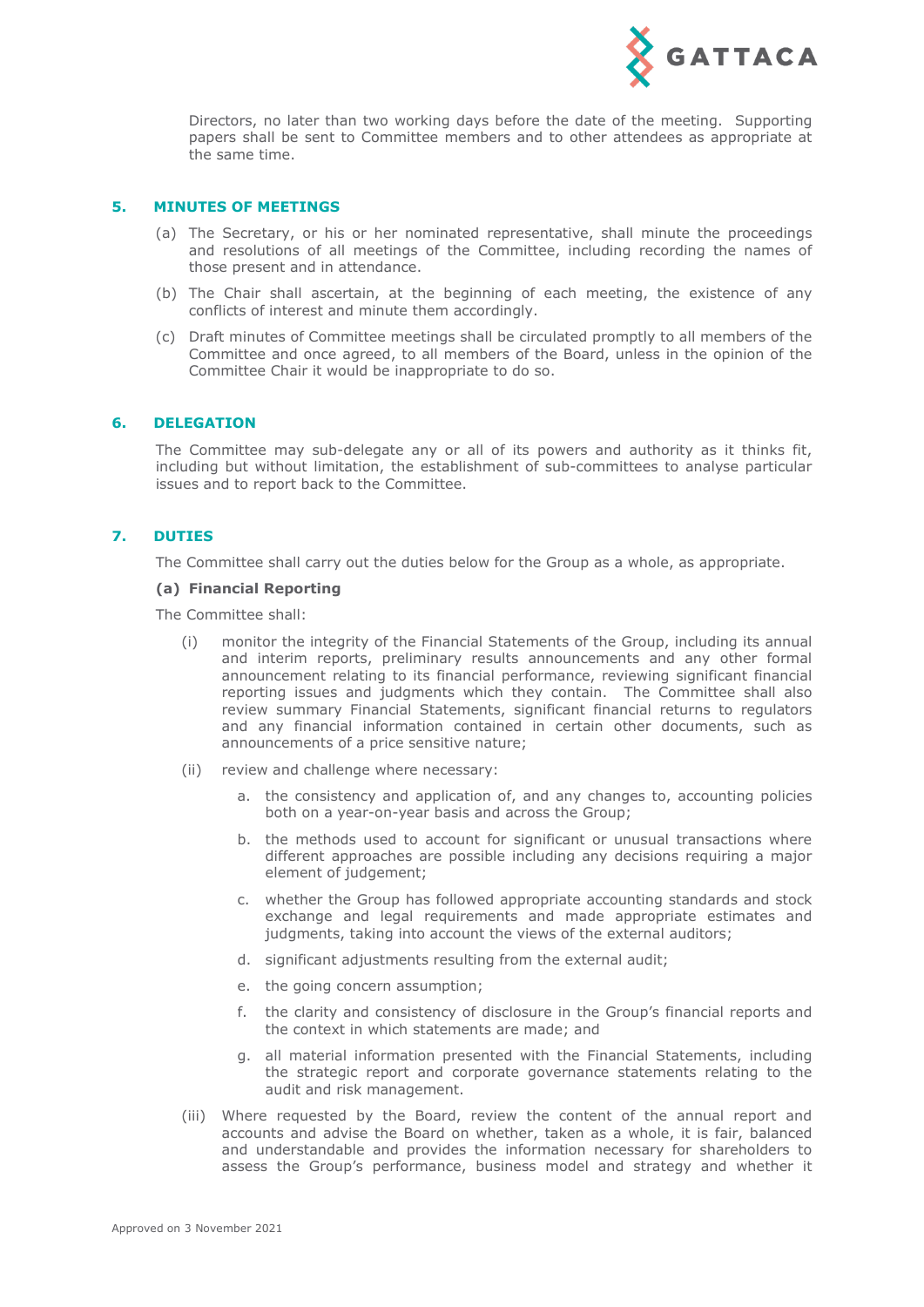

informs the Board's statement in the annual report on these matters that is required under the QCA Code of Corporate Governance.

#### **(b) Internal Controls and Risk Management Assurance Systems**

The Committee shall:

- (i) keep under review the effectiveness of the Group's internal controls and risk assurance systems, and report to the Board any concerns for determination as to whether the risk arising from the system is acceptable; and
- (ii) review and approve the statements to be included in the Annual Report concerning internal controls, risk assurance and the viability statement.
- (iii) Discuss with Management, review and assess policies and programmes in respect of risk assurance. In that regard, oversee and monitor the risk register and establish strategic direction for the management of defined risks.

#### **(c) Taxation**

The Committee shall:

- (i) review the Group's tax policy and effectiveness to ensure the Company can maximise its post-tax returns in a responsible manner.
- (ii) to consider the Company's tax planning to ensure it is aligned with the commercial and economic activities of the business and its values.

#### **(d) Compliance, Whistleblowing, and Fraud**

The Committee shall:

- (i) review the Group's arrangements for its employees to raise concerns, in confidence, about possible wrongdoing in financial reporting or other matters. The Committee shall ensure that these arrangements allow proportionate and independent investigation of such matters and appropriate follow up action;
- (ii) Review the Group's procedures for detecting fraud;
- (iii) Review the Group's systems and controls for the prevention of bribery and tax evasion, and receive reports on non-compliance;
- (iv) Review regular reports from Head of Compliance and keep under review the adequacy and effectiveness of the Group's compliance function.

#### **(e) Internal Audit**

The Committee shall:

- (i) review annually the need or otherwise for internal audit activities and monitor and review the effectiveness any such internal audit activities;
- (ii) consider and approve the appointment of, or any proposed change to, the individual with responsibility for internal audit; the post holder shall be given direct access to the Committee Chair;
- (iii) satisfy itself that internal audit is allocated adequate resources, appropriate access to information, adequate standing and is free from management or other restrictions;
- (iv) review and assess the internal audit plan to ensure it is aligned to the key risks of the business, and receive regular reports on work carried out;
- (v) consider and approve the terms of reference for internal audit and shall be advised of the planned programme of audits and the reason for any change or delay in the programme. The Committee shall meet with the individual with responsibility for internal audit at least once a year without management being present to discuss their remit and any issues arising;
- (vi) review the management of financial matters and focus upon the freedom allowed to the internal auditors;
- (vii) monitor the effectiveness of internal audit in the context of the Company's overall risk assurance system;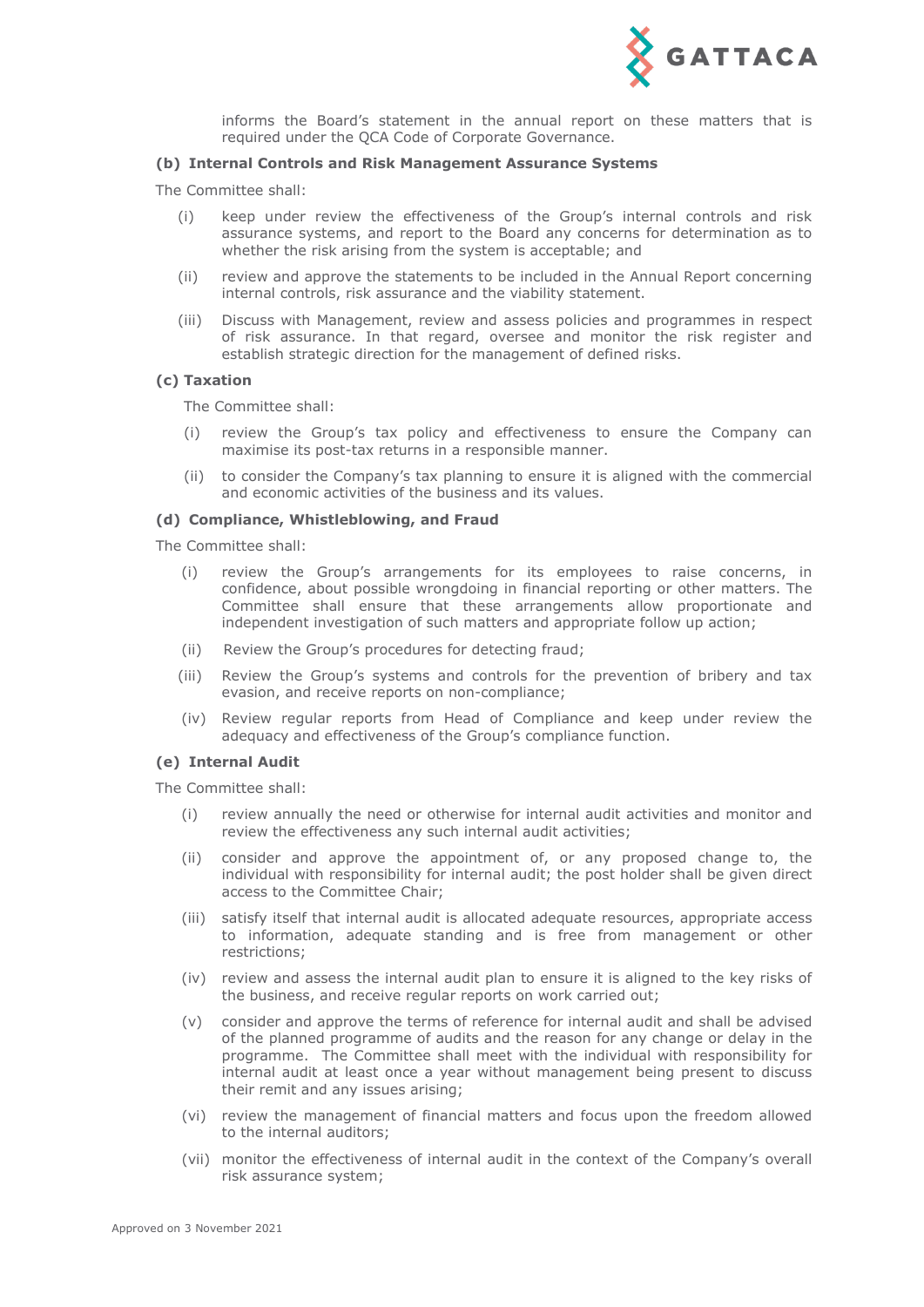

- (viii) review and monitor management responsiveness to the findings and recommendations of internal audits;
- (ix) consider promptly all reports on the Company from the internal audits.

# **(f) External Audit**

The Committee shall:

- (i) consider and make recommendations to the Board, to be put to shareholders for approval at the AGM, in relation to the appointment, re-appointment and removal of the Company's external auditor. The Committee shall oversee the selection process for new auditors and if an auditor resigns the Committee shall investigate the issues leading to this and decide whether any action is required. If the Board does not accept the Committee's recommendation, it should include in the Annual Report, and in any papers recommending appointment or re-appointment, a statement from the Committee explaining the recommendation and should set out reasons why the Board has taken a different position;
- (ii) oversee the relationship with the external auditors including (but not limited to):
	- (a) approval of their remuneration, whether fees for audit or non-audit services, and that the level of fees is appropriate to enable an effective and high-quality audit to be conducted;
	- (b) approval of their terms of engagement, including any engagement letter issued at the start of each audit and the scope of the audit;
	- (c) assess annually their independence and objectivity taking into account relevant UK professional and regulatory requirements and the relationship with the auditor as a whole, including the provision of any non-audit services. The Annual Report explains to shareholders how, if the auditor provides non-audit services, auditor objectivity and independence is safeguarded;
	- (d) satisfy itself that there are no relationships (such as family, employment, investment, financial or business) between the external auditor and the Company (other than in the ordinary course of business);
	- (e) monitor the external auditor's compliance with relevant ethical and professional guidance on the rotation of audit partners and the level of non-audit fees paid by the Company; and
	- (f) in addition to the controls operated by the Company, the external auditor also operates procedures designed to safeguard its objectivity and independence. These include the periodic rotation of the audit partner, use of independent concurring partners, use of a technical review panel (where appropriate) and annual independence confirmations by all staff. The external auditor reports to the Committee on matters including independence and non-audit work on an annual basis;
- (iii) meet regularly with the external auditors, including once at the planning stage before the audit and once after the audit at the reporting stage. The Committee shall meet the external auditors at the end of each Committee meeting, without management being present, to discuss their remit and any issues arising from the audit;
- (iv) discuss with the external auditor the factors that could affect audit quality and review and approve the annual audit plan and ensure that it is consistent with the scope of the audit engagement, having regard to the seniority, expertise and experience of the audit team, and to ensure co-ordination with internal audit activities;
- (v) review the findings of the audit with the external auditors. This shall include, but not be limited to, the following, including management's responses:
	- a. a discussion of any major issues which arose during the audit;
	- b. the auditor's explanation of any major issues which arose during the audit;
	- c. areas of accounting and audit significant judgments;